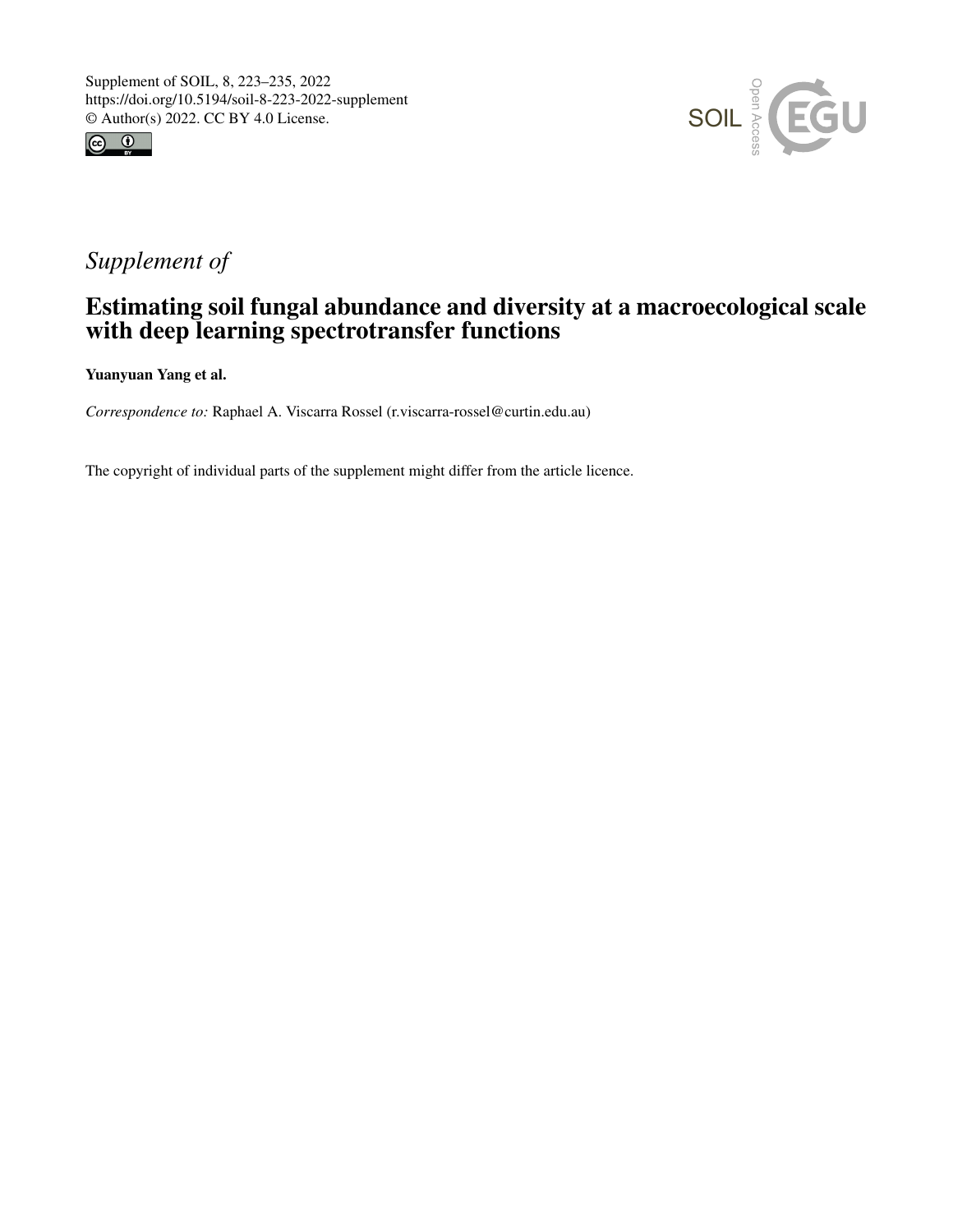#### Rarefaction curves

The BASE dataset sought to produce as many sequences as resources allow with a minimum sequencing number of 10,000 per sample. Here, each sample was re-sampled at depth of 11 000 sequences to eliminate the unbalanced sequencing (Fig. S1). We chose 11 000 sequences as re-sampling depth mainly because many samples only had this sequences number but also the rate 5 of increase in the rarefaction curves is small at this depth.



Figure S1. Rarefaction curves showing richness accumulated in terms of the observed OTUs per ecosystem types. We have showed rarefaction curves for only 11000 sequences.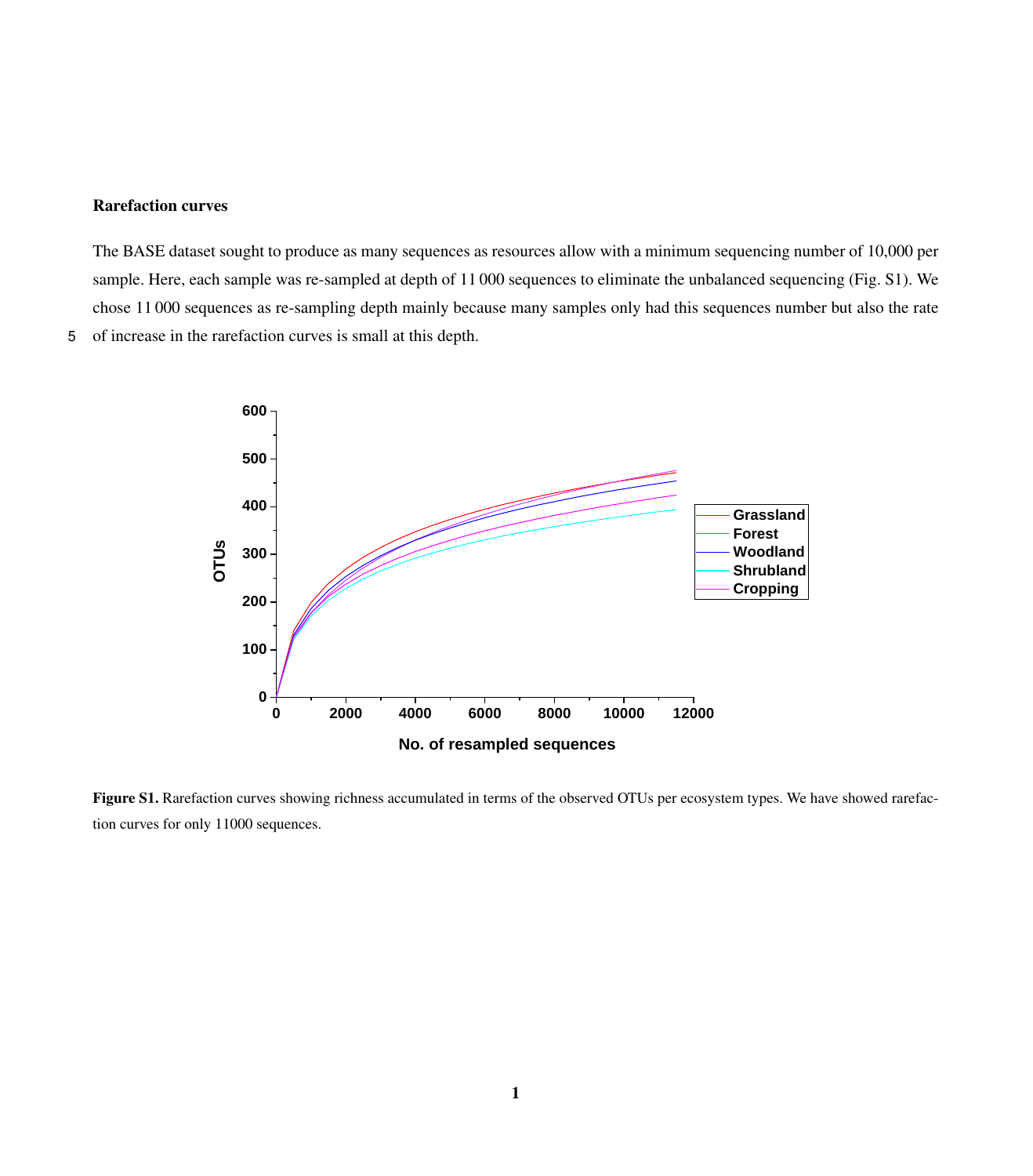### Edaphic and environment covariates

|           | <b>Table S1.</b> The soil, environmental, and visible–near infrared (vis–NIR) covariates used in the modelling, their resolution and the source of |  |  |  |  |  |
|-----------|----------------------------------------------------------------------------------------------------------------------------------------------------|--|--|--|--|--|
| the data. |                                                                                                                                                    |  |  |  |  |  |

| Set               | Predictors                                                               | Resolution       | Source                        |
|-------------------|--------------------------------------------------------------------------|------------------|-------------------------------|
| Digital soil maps | Total organic carbon (TOC)/ %                                            | 90 m             | Viscarra Rossel et al. (2015) |
|                   | Total nitrogen (TN)/ %                                                   | 90 <sub>m</sub>  |                               |
|                   | Total phosphorus (TP)/ %                                                 | 90 m             |                               |
|                   | Bulk density (BD)/ $g \text{ cm}^{-3}$                                   | 90 m             |                               |
|                   | Cation exchange capacity (CEC)/ meg/100 g                                | 90 m             |                               |
|                   | Available water content (AWC)                                            | 90 <sub>m</sub>  |                               |
|                   | pH                                                                       | 90 m             |                               |
|                   | Sand/%                                                                   | 90 <sub>m</sub>  |                               |
|                   | Silt/%                                                                   | 90 m             |                               |
|                   | Clay/ $%$                                                                | 90 <sub>m</sub>  |                               |
|                   | Kaolinite/rel. abundance                                                 | 90 m             | Viscarra Rossel (2011)        |
|                   | Illite/rel. abundance                                                    | 90 <sub>m</sub>  |                               |
|                   | Smectite/rel. abundance                                                  | 90 m             |                               |
| Climate           | Mean annual temperature (MAT)/ $\rm ^{\circ}C$                           | 90 m             | Xu and Hutchinson (2011)      |
|                   | Mean annual precipitation (MAP)/ mm                                      | 90 m             |                               |
|                   | Potential evapotranspiration (PET)/ °C                                   | 90 m             |                               |
|                   | Mean annual solar radiation (SolarR)/ J m <sup>-2</sup> yr <sup>-1</sup> | 90 m             |                               |
|                   | Prescott index (PI)                                                      | 90 <sub>m</sub>  | Prescott (1950)               |
| Terrain           | Elevation (DEM)/ m                                                       | 90 m             | Gallant et al. (2011)         |
|                   | Topological Wetness Index (TWI)                                          | 90 m             |                               |
|                   | Aspect/ $\circ$                                                          | 90 <sub>m</sub>  |                               |
|                   | Relief/m                                                                 | 90 m             |                               |
|                   | Slope/ <sup>o</sup>                                                      | 90 m             |                               |
| Vegetation        | Fpar-raingreen (Fpar-r)                                                  | 250 m            | Donohue et al. (2009)         |
|                   | Fpar-evergreen (Fpar-e)                                                  | 250 m            |                               |
|                   | Net primary productivity (NPP)/ $g \text{ C m}^{-2}$ yr <sup>-1</sup>    | 1 km             | Zhao et al. (2005)            |
| Parent material   | Thorium (GammaTh)/ mg $kg^{-1}$                                          | $100 \text{ m}$  | Minty et al. $(2009)$         |
|                   | Uranium (GammaU)/ mg $kg^{-1}$                                           | $100 \text{ m}$  |                               |
|                   | Potassium (GammaK)/ mg $kg^{-1}$                                         | 100 <sub>m</sub> |                               |
| vis-NIR           | Absorbance at 208 wavelengths                                            | $10 \text{ nm}$  |                               |

## Algorithms of machine learning

[T](#page-7-4)he PLSR is a linear regression model widely used in the quantitative analysis of diffuse reflectance spectra in soil [\(Vis](#page-7-4)[carra Rossel, 2008\)](#page-7-4). This method uses a latent variable (known as component) approach to model covariance structures in two 10 projected spaces of the predicted and observed variables [\(Wold et al., 2001\)](#page-7-5). We performed PLSR using the pls library in the software R. Number of components parameter was tuned from 1 to 20 using 10-fold cross validation.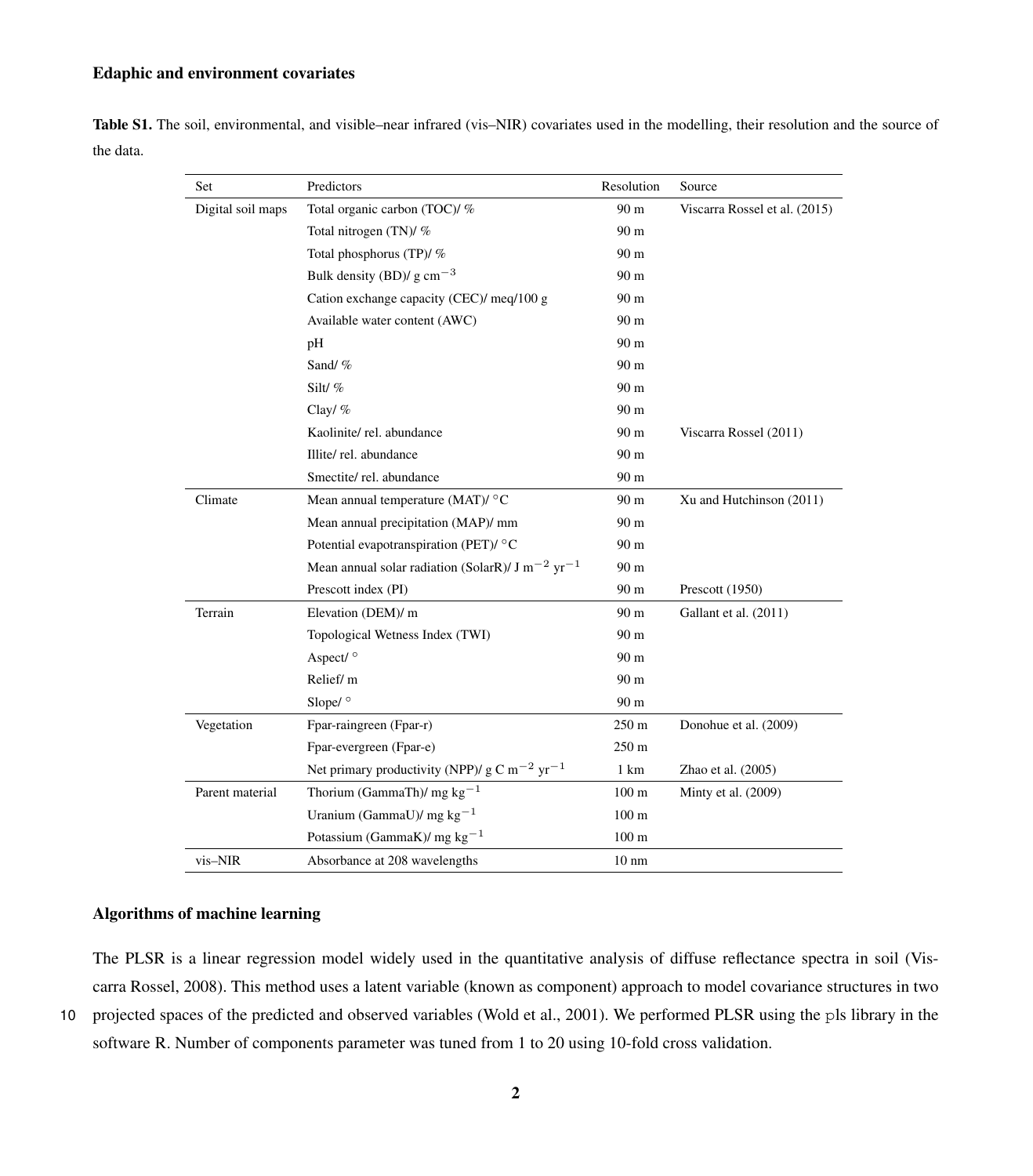The SVM method employs classification and regression analysis to solve linear and nonlinear multivariate problems [\(Suykens](#page-7-6) [et al., 2002\)](#page-7-6). Here, a Kernel function of Gaussian radial basis function (RBF) was used. Parameters penalty (C) and gamma ( $\gamma$ ) of the RBF were optimized during modeling. SVM was performed using the kernlab library in the software R.

- 15 The RF is a ensemble learning classification and regression algorithm consisting of many decisions trees (?). It uses bagging and feature randomness when building each individual tree and merges them together to get a more accurate and stable prediction. RF prediction performance is sensitive to three user-defined parameters: the number of trees (ntree) in the forest, the minimum number of data in each node (nodesize), and the number of predictors tried at each node (mtry). RF model was performed using the RandomForest library in the software R.
- 20 The GPR model, a form of Bayesian non-linear regression [\(Rasmussen and Williams, 2005\)](#page-7-7), was trained using using the kernlab library in the software R. A GPR model is defined primarily by the selection of a covariance function, which defines how the expected value of the target variable changes as values change across the input space. The covariance function contains several parameters, which are optimized during modeling including a length-scale for each feature (l), and a noise free signal variance  $(\sigma_f^2)$ , the noise variance  $(\sigma_n^2)$ .
- 25 The XGBoost was a scalable and efficient tree boosting systems [\(Friedman, 2001\)](#page-6-4). The XGBoost algorithm is superior to the traditional gradient boosting machine method. Over-fitting was controlled with a more regular model formalization [m](#page-6-6)ethod for more reliable performance [\(Chen and Guestrin, 2016\)](#page-6-5). The XGBoost model has been described in detail by [Chen](#page-6-6) [et al.](#page-6-6) [\(2019\)](#page-6-6).The XGBoost library in the software R was used for building the XGBoost model. Several parameters including nrounds, eta, gamma,and subsample were optimized in the modeling.
- 30 The CUBIST model is a form of piece-wise linear decision tree [\(Quinlan, 1992\)](#page-7-8),which we have used and described in some detail elsewhere [\(Viscarra Rossel and Webster, 2012\)](#page-7-9). Briefly, CUBIST uses a recursive partitioning of the predictor variable space and partitions the data into subsets that are more similar with respect to the predictors in the data. A unique linear model is then applied to predict the response within each partition. The advantage of Cubist is that they enable different linear models to capture the linearity in different parts of the predictor variable space, leading to smaller, more interpretable. Two parameters 35 including the committee models(C) and the number of neighbouring observations(N) were adjusted during modeling.

A convolutional neural network (CNN) consists of multiple processing layers which can extract representations of the input data at various abstract levels [\(Lecun et al., 2015\)](#page-6-7). Its internal layers include convolutional layers, pooling layers and fully connected layers. A convolutional layer scans its input with multiple filters and generates corresponding feature maps; A pooling layer down-samples its input for dimension reduction and invariance to small shifts; Fully-connected layers follows

40 to calculate the model outputs. The architecture of the CNNs brings about several advantages: local correlation [\(Lecun et al.,](#page-6-7) [2015\)](#page-6-7), minimal preprocessing [\(LeCun et al., 1990,](#page-6-8) [1995\)](#page-6-9), and a high number of connections with a low number of free parameters [\(LeCun et al., 1990\)](#page-6-8).

Convolutional neural networks have numerous applications across disciplines, such as natural language processing [\(Kim,](#page-6-10) [2014;](#page-6-10) [Kalchbrenner et al., 2014;](#page-6-11) [Collobert et al., 2011\)](#page-6-12), object detection and recognition [\(Gonzalez, 2007;](#page-6-13) [Szegedy et al.,](#page-7-10) 45 [2015\)](#page-7-10), drug discovery [\(Wallach et al., 2015\)](#page-7-11), etc. Recent studies have also exploited CNNs for soil spectroscopy [\(Veres et al.,](#page-7-12)

[2015\)](#page-7-12) One-dimensional CNNs (1D-CNNs) and two-dimensional CNNS (2D-CNNs) are commonly used for soil property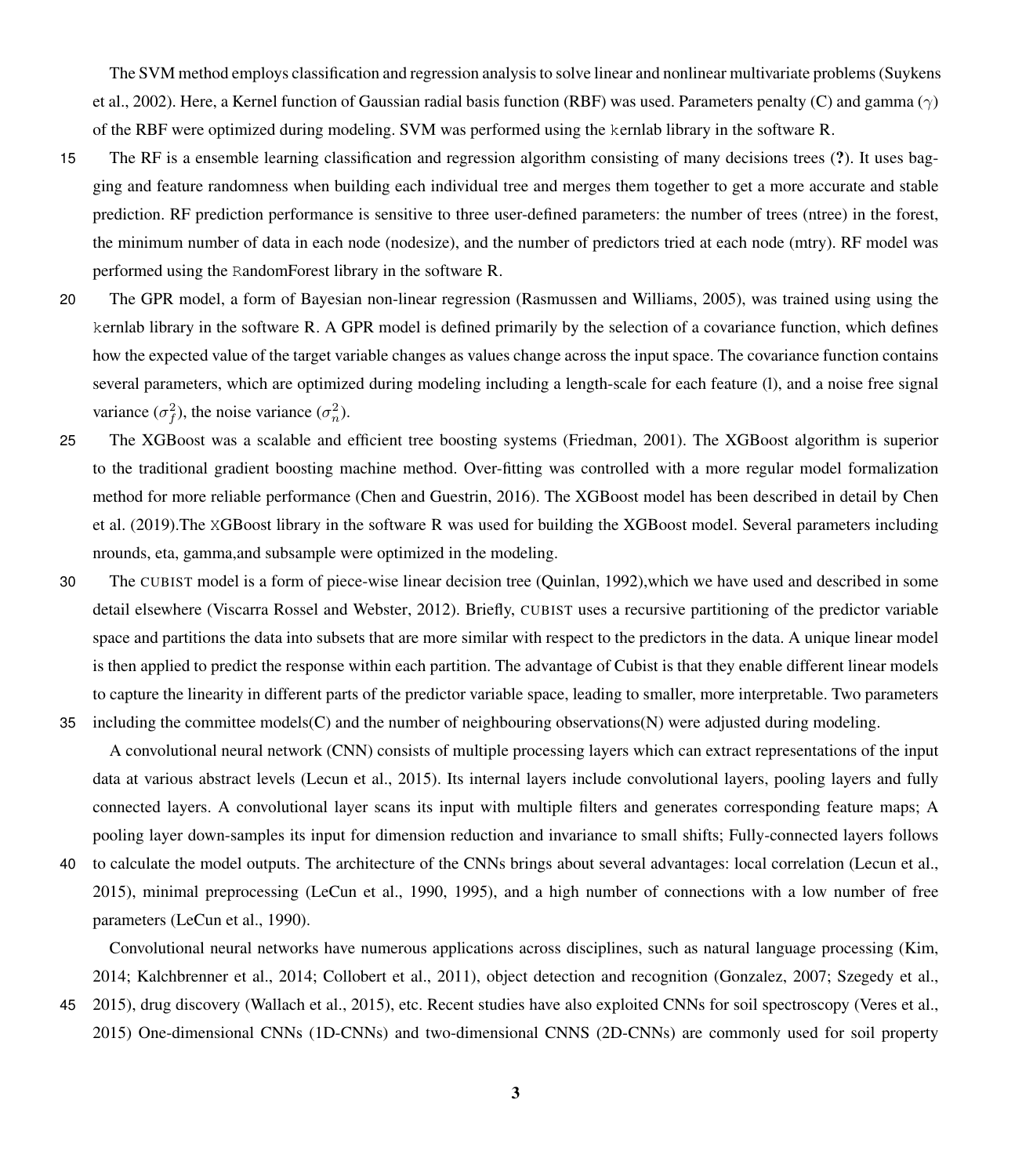predictions [\(Liu et al., 2018;](#page-6-14) [Ng et al., 2019;](#page-6-15) [Padarian et al., 2019;](#page-6-16) [Tsakiridis et al., 2020;](#page-7-13) [Veres et al., 2015\)](#page-7-12). One-dimensional CNNs take raw spectra data or preprocessed 1D array as inputs whereas 2D-CNNs process spectrograms generated from raw spectra. One-dimensional CNNs outperform other models such as Partial Least Squares regression, Cubist and Support Vector 50 Regression, including 2D-CNNs in soil property prediction [\(Ng et al., 2019;](#page-6-15) [Tsakiridis et al., 2020\)](#page-7-13). This might because the

1D-CNNs can effectively exploit the local correlations between the adjacent spectral wavelengths [\(Veres et al., 2015\)](#page-7-12).

Convolutional neural networks (CNNs) consist of multiple processing layers which allows CNNs to learning increasingly complex representations [\(Lecun et al., 2015\)](#page-6-7). Recent studies showed that one dimensional neural networks (1D-CNNs) pro[d](#page-7-13)uced more accurate soil property predictions than other statistical and machine learning methods [\(Liu et al., 2018;](#page-6-14) [Tsakiridis](#page-7-13) 55 [et al., 2020;](#page-7-13) [Veres et al., 2015\)](#page-7-12). Here, we developed a 1D-CNN for each target using the automated hyperparameter tuning framework for 1D-CNNs (Shen & Viscarra Rossel, 2021). We optimised hyperparameters: number of convolutional, pooling, and fully-connected layers; kernel size, number of filters, padding type (Same or Valid), strides, and activation in convolutional

layers; pool type (AveragePooling or MaxPooling), pool size, padding type and strides in pooling layers; Number of units and activation in fully-connected layers; and dropout rates. In this study, the 1D-CNNs were developed using the deep learning 60 framework TensorFlow [\(Abadi et al., 2016\)](#page-6-17).

#### Architectures and optimised hyperparameters of the 1D-CNNs spectro-transfer functions

The 1D-CNN architectures are given in Table S2. The 1D-CNNs consists of a number of Convolutional layers and Fullyconnected layers, joined by a Flatten layer. In the case of Glomeromycoata, pooling layers were also used. A Dropout layer was also used after each Convolutional and Fully-connected layer to prevent overfitting.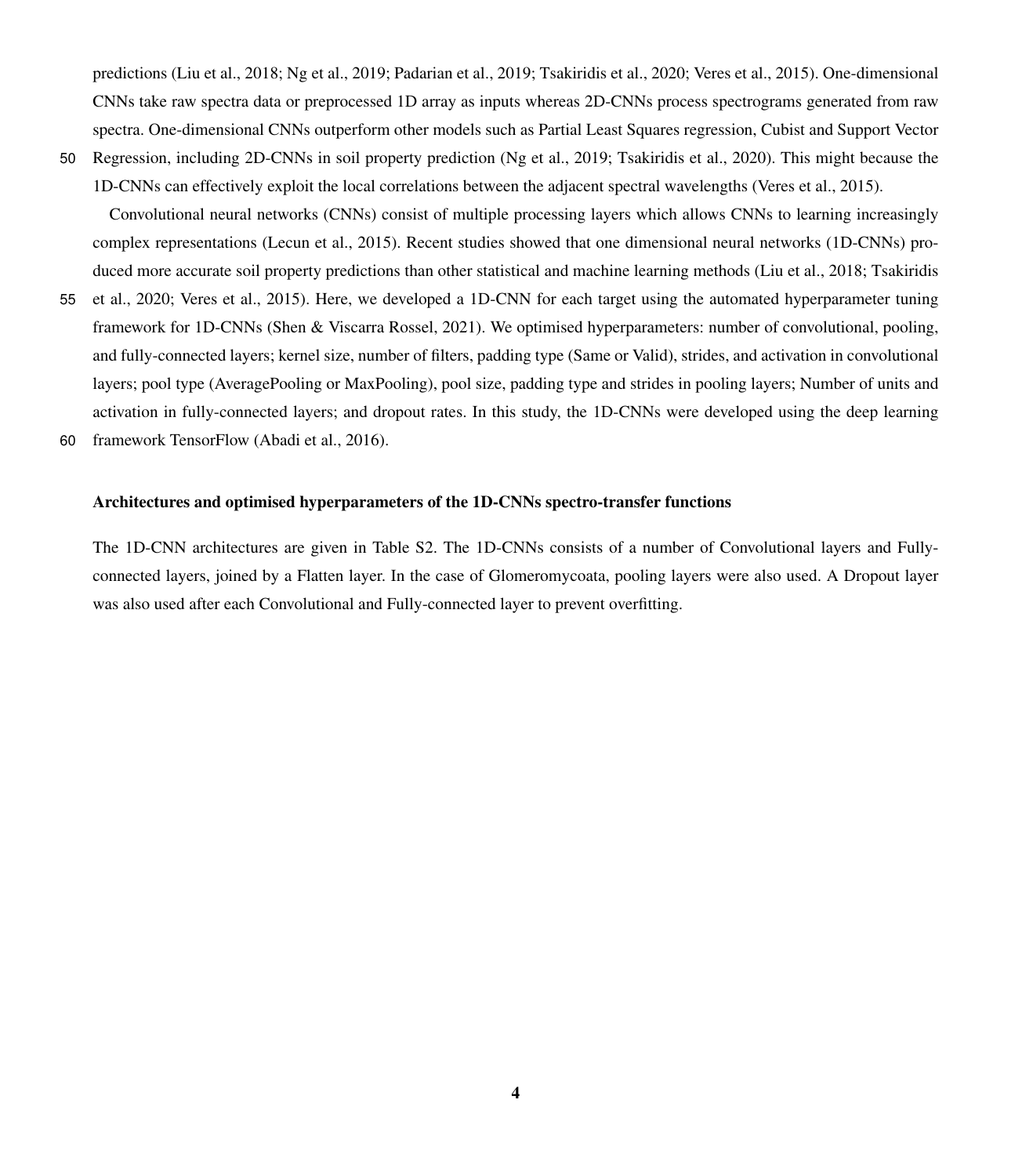| Table S2. Architectures of the 1D-CNN spectro-transfer functions |  |
|------------------------------------------------------------------|--|
|------------------------------------------------------------------|--|

| Phyla and diversity | Layer type      | Kernel size              | Filters/Units            | Padding                  | Strides                      | Activation               |
|---------------------|-----------------|--------------------------|--------------------------|--------------------------|------------------------------|--------------------------|
| Ascomycota          | Convolutional   | (5,1)                    | 48                       | Same                     | 2                            | Swish                    |
|                     | Convolutional   | (3,1)                    | 126                      | Same                     | 1                            | Swish                    |
|                     | Flatten         |                          | $\overline{\phantom{a}}$ |                          | ÷,                           | $\overline{a}$           |
|                     | Fully-connected | $\overline{a}$           | 509                      | $\overline{a}$           | $\overline{a}$               | ELU                      |
|                     | Fully-connected | $\overline{a}$           | 239                      | $\overline{a}$           | $\overline{a}$               | ELU                      |
|                     | Fully-connected | ٠                        | 141                      | ÷,                       | $\overline{a}$               | SELU                     |
|                     | Fully-connected | $\overline{a}$           | $\mathbf{1}$             | $\overline{a}$           | ÷,                           | Linear                   |
| Basidiomycota       | Convolutional   | (6,1)                    | 102                      | Valid                    | 4                            | SELU                     |
|                     | Convolutional   | (3,1)                    | 99                       | Valid                    | 2                            | ReLU                     |
|                     | Flatten         |                          | $\blacksquare$           | $\overline{a}$           | $\overline{\phantom{a}}$     | $\Box$                   |
|                     | Fully-connected |                          | 283                      |                          | ÷,                           | ELU                      |
|                     | Fully-connected | ÷,                       | 184                      | $\overline{a}$           | $\overline{a}$               | ELU                      |
|                     | Fully-connected | $\overline{a}$           | 98                       | $\overline{a}$           | $\frac{1}{2}$                | SELU                     |
|                     | Fully-connected | $\blacksquare$           | $\mathbf{1}$             |                          | $\overline{\phantom{a}}$     | Linear                   |
| Mortierellomycota   | Convolutional   | (3,1)                    | $\overline{4}$           | Same                     | 2                            | SELU                     |
|                     | Flatten         | $\overline{\phantom{0}}$ | $\overline{\phantom{a}}$ | $\overline{\phantom{0}}$ | $\overline{a}$               | $\overline{\phantom{0}}$ |
|                     | Fully-connected |                          | 404                      |                          | $\overline{a}$               | ReLU                     |
|                     | Fully-connected | $\overline{\phantom{0}}$ | 399                      | $\overline{\phantom{0}}$ |                              | SELU                     |
|                     | Fully-connected |                          | 83                       | $\overline{\phantom{0}}$ | $\overline{a}$               | ELU                      |
|                     | Fully-connected | $\overline{\phantom{0}}$ | $\mathbf{1}$             | -                        | $\qquad \qquad \blacksquare$ | Linear                   |
| Glomeromycota       | Convolutional   | (7,1)                    | 71                       | Valid                    | 2                            | ReLU                     |
|                     | Convolutional   | (3,1)                    | 84                       | Same                     | $\mathbf{1}$                 | LeakyReLU                |
|                     | AveragePooling  | (7,1)                    |                          | Same                     | $\mathbf{1}$                 |                          |
|                     | Convolutional   | (6,1)                    | 48                       | Same                     | 1                            | LeakyReLU                |
|                     | Convolutional   | (4,1)                    | 124                      | Valid                    | 3                            | ReLU                     |
|                     | MaxPooling      | (4,1)                    | $\frac{1}{2}$            | Same                     | 3                            |                          |
|                     | Flatten         | $\overline{\phantom{0}}$ | $\overline{\phantom{a}}$ | $\overline{\phantom{0}}$ | $\overline{a}$               | $\overline{\phantom{0}}$ |
|                     | Fully-connected | $\overline{a}$           | 213                      | $\overline{\phantom{0}}$ | $\overline{a}$               | SELU                     |
|                     | Fully-connected | $\overline{a}$           | 80                       | ÷,                       | $\overline{a}$               | ELU                      |
|                     | Fully-connected |                          | 33                       |                          | L,                           | ELU                      |
|                     | Fully-connected |                          | $\mathbf{1}$             |                          | $\overline{a}$               | Linear                   |
| Mucoromycota        | Convolutional   | (5,1)                    | 121                      | Same                     | 4                            | <b>SELU</b>              |
|                     | Convolutional   | (8,1)                    | 17                       | Valid                    | $\mathbf{1}$                 | Swish                    |
|                     | Convolutional   | (3,1)                    | 24                       | Same                     | $\mathbf{1}$                 | <b>SELU</b>              |
|                     | Flatten         | $\overline{\phantom{0}}$ | $\overline{\phantom{a}}$ | $\overline{a}$           | $\overline{a}$               | ÷                        |
|                     | Fully-connected | L,                       | 183                      |                          | ٠                            | SELU                     |
|                     | Fully-connected | ÷                        | 137                      | $\overline{a}$           | ٠                            | ELU                      |
|                     | Fully-connected |                          | 115                      |                          | $\overline{a}$               | Swish                    |
|                     | Fully-connected | ÷.                       | $\mathbf{1}$             |                          | $\overline{\phantom{a}}$     | Linear                   |
| Diversity           | Convolutional   | (2,1)                    | 66                       | Same                     | 2                            | LeakyReLU                |
|                     | Flatten         |                          | $\overline{\phantom{a}}$ | -                        | $\overline{\phantom{a}}$     | $\overline{\phantom{a}}$ |
|                     | Fully-connected |                          | 469                      |                          | $\overline{\phantom{0}}$     | SELU                     |
|                     | Fully-connected | 5                        | 321                      |                          | $\overline{a}$               | ReLU                     |
|                     | Fully-connected |                          | 255                      |                          |                              | Swish                    |
|                     | Fully-connected | $\overline{\phantom{0}}$ | $\mathbf{1}$             |                          |                              | Linear                   |
|                     |                 |                          |                          |                          |                              |                          |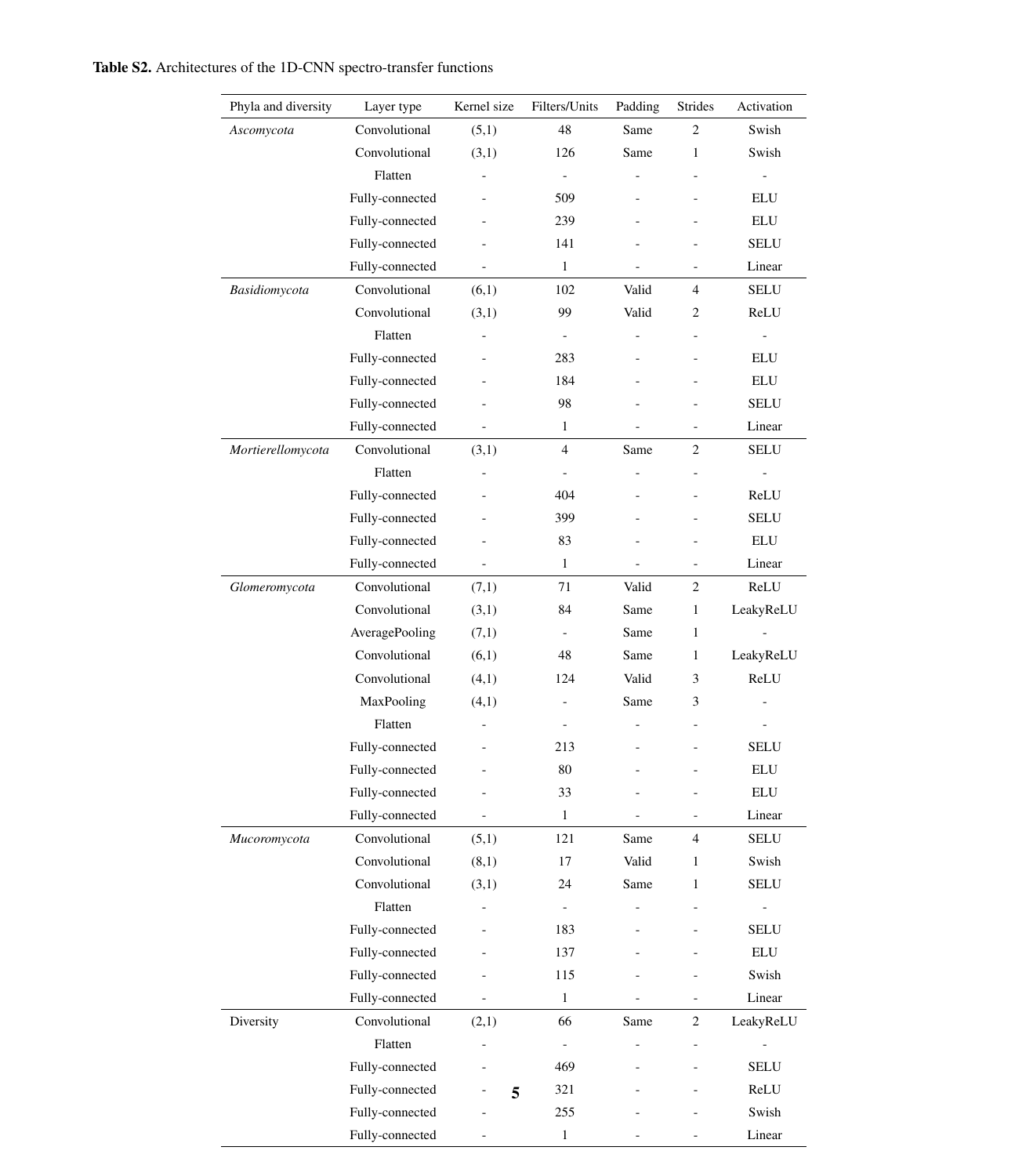#### <span id="page-6-17"></span>65 References

- Abadi, M., Barham, P., Chen, J., Chen, Z., Davis, A., Dean, J., Devin, M., Ghemawat, S., Irving, G., Isard, M., et al.: Tensorflow: A system for large-scale machine learning, in: 12th {USENIX} symposium on operating systems design and implementation ({OSDI} 16), pp. 265–283, 2016.
- Chen, S., Liang, Z., Webster, R., Zhang, G., Zhou, Y., Teng, H., Hu, B., Arrouays, D., and Shi, Z.: A high-resolution map of soil pH in
- <span id="page-6-6"></span><span id="page-6-5"></span>70 China made by hybrid modelling of sparse soil data and environmental covariates and its implications for pollution., Science of The Total Environment, 655, 273–283, 2019.

<span id="page-6-12"></span>Chen, T. and Guestrin, C.: XGBoost: A Scalable Tree Boosting System, pp. 785–794, 2016.

Collobert, R., Weston, J., Bottou, L., Karlen, M., Kavukcuoglu, K., and Kuksa, P.: Natural language processing (almost) from scratch, Journal of Machine Learning Research, 12, 2493–2537, 2011.

<span id="page-6-4"></span><span id="page-6-2"></span>75 Donohue, R. J., McVicar, T., and Roderick, M. L.: Climate-related trends in Australian vegetation cover as inferred from satellite observations, 1981–2006, Global Change Biology, 15, 1025–1039, 2009.

Friedman, J. H.: Greedy function approximation: A gradient boosting machine., Annals of Statistics, 29, 1189–1232, 2001.

- <span id="page-6-1"></span>Gallant, J., Wilson, N., Dowling, T., Read, A., and Inskeep, C.: SRTM-derived 1 second digital elevation models version 1.0, Geoscience Australia: Canberra, ACT, 2011.
- <span id="page-6-13"></span><span id="page-6-11"></span>80 Gonzalez, T. F.: ImageNet Classification with Deep Convolutional Neural Networks Alex, Handbook of Approximation Algorithms and Metaheuristics, pp. 1–1432, https://doi.org[/10.1201/9781420010749,](https://doi.org/10.1201/9781420010749) 2007.
	- Kalchbrenner, N., Grefenstette, E., and Blunsom, P.: A convolutional neural network for modelling sentences, 52nd Annual Meeting of the Association for Computational Linguistics, ACL 2014 - Proceedings of the Conference, 1, 655–665, https://doi.org[/10.3115/v1/p14-1062,](https://doi.org/10.3115/v1/p14-1062) 2014.
- <span id="page-6-10"></span><span id="page-6-8"></span>85 Kim, Y.: Convolutional neural networks for sentence classification, EMNLP 2014 - 2014 Conference on Empirical Methods in Natural Language Processing, Proceedings of the Conference, pp. 1746–1751, https://doi.org[/10.3115/v1/d14-1181,](https://doi.org/10.3115/v1/d14-1181) 2014.
	- LeCun, Y., Boser, B. E., Denker, J. S., Henderson, D., Howard, R. E., Hubbard, W. E., and Jackel, L. D.: Handwritten digit recognition with a back-propagation network, in: Advances in neural information processing systems, pp. 396–404, 1990.

<span id="page-6-9"></span>LeCun, Y., Bengio, Y., et al.: Convolutional networks for images, speech, and time series, The handbook of brain theory and neural networks, 90 3361, 1995, 1995.

- <span id="page-6-14"></span><span id="page-6-7"></span>Lecun, Y., Bengio, Y., and Hinton, G.: Deep learning, Nature, 521, 436–444, https://doi.org[/10.1038/nature14539,](https://doi.org/10.1038/nature14539) 2015.
- Liu, L., Ji, M., and Buchroithner, M.: Transfer learning for soil spectroscopy based on convolutional neural networks and its application in soil clay content mapping using hyperspectral imagery, Sensors (Switzerland), 18, https://doi.org[/10.3390/s18093169,](https://doi.org/10.3390/s18093169) 2018.

<span id="page-6-3"></span>Minty, B., Franklin, R., Milligan, P., Richardson, M., and Wilford, J.: The radiometric map of Australia, Exploration Geophysics, 40, 325–

- <span id="page-6-15"></span>95 333, 2009.
	- Ng, W., Minasny, B., Montazerolghaem, M., Padarian, J., Ferguson, R., Bailey, S., and McBratney, A. B.: Convolutional neural network for simultaneous prediction of several soil properties using visible/near-infrared, mid-infrared, and their combined spectra, Geoderma, 352, 251–267, https://doi.org[/10.1016/j.geoderma.2019.06.016,](https://doi.org/10.1016/j.geoderma.2019.06.016) 2019.
- <span id="page-6-16"></span><span id="page-6-0"></span>Padarian, J., Minasny, B., and McBratney, A. B.: Using deep learning to predict soil properties from regional spectral data, Geoderma 100 Regional, 16, e00 198, https://doi.org[/10.1016/j.geodrs.2018.e00198,](https://doi.org/10.1016/j.geodrs.2018.e00198) 2019.

Prescott, J. A.: A climatic index for the leaching factor in soil formation, Journal of Soil Science, 1, 9–19, 1950.